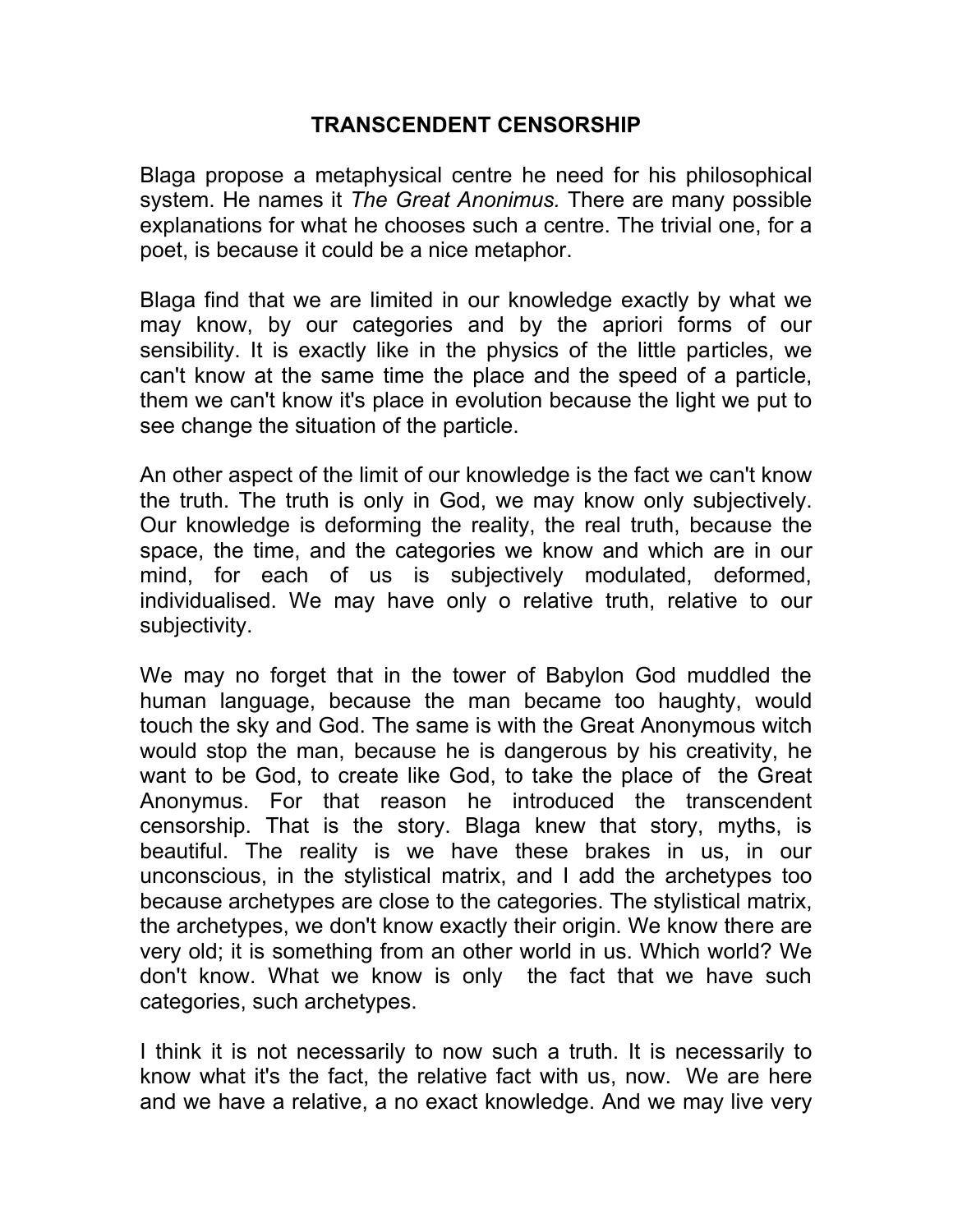well with such knowledge. Especially if we know that. If we don't know, we may think we are, or we may be, in the possession of the truth, of the big truth, the only one truth. That truth exist only in God and we have no access.

It is an Irish joke, " God invented the drink to stop the Irish to lead the world". The great Anonymous invented the stylistical matrix, the space, time, categories, and the archetypes to stop the human to be God.

The space, the time, the categories. The archetypes are something which is sure from an other world, there is the world of the *general,* of the *universal,* of the *being of the second instance* as said Constantin Noica, because the *being* we are but there is a *second instance*, a general, witch guarantee that.

There is something in the air Blaga said, something that stimulate that the same ideas rise up in two different minds. When Noica spoke of the *Element*, a *Concrete General,* a kind of medium with free determinations, attributes, of the general and of the individual. Such a medium is the energy, the light, the life, and the speech. Each of them could take presence in individual reality. The *element* is a reality no palpable; it is something we may feel, like the energy. Our inner, our stylistical matrix, our archetypes, are more than an individual because the general is part. For that Blaga said *we have in us the transcendent.* 

For C.Noica the *element* is exterior, it is different from the stylistical category, the stylistical matrix, which is our intern medium. The archetypes are different from both of them, they are our ancestral memory, it is something internal, but there is not a cognitive structure. The archetypes may be formatted, filtered, deformed, transfigured, by the stylistical matrix. Even they may have changes, the archetypes are still a component of the memory of the species.

In absurd, if we may drink a magic potion of the absolute truth, of the absolute, because in the absolute could not be truth or false, all is the same, all is *absolute*. If we are in the *absolute*, the space, the time, the categories may disappear and there will be no need of archetypes. I don't know what it would be like. I am sure we may